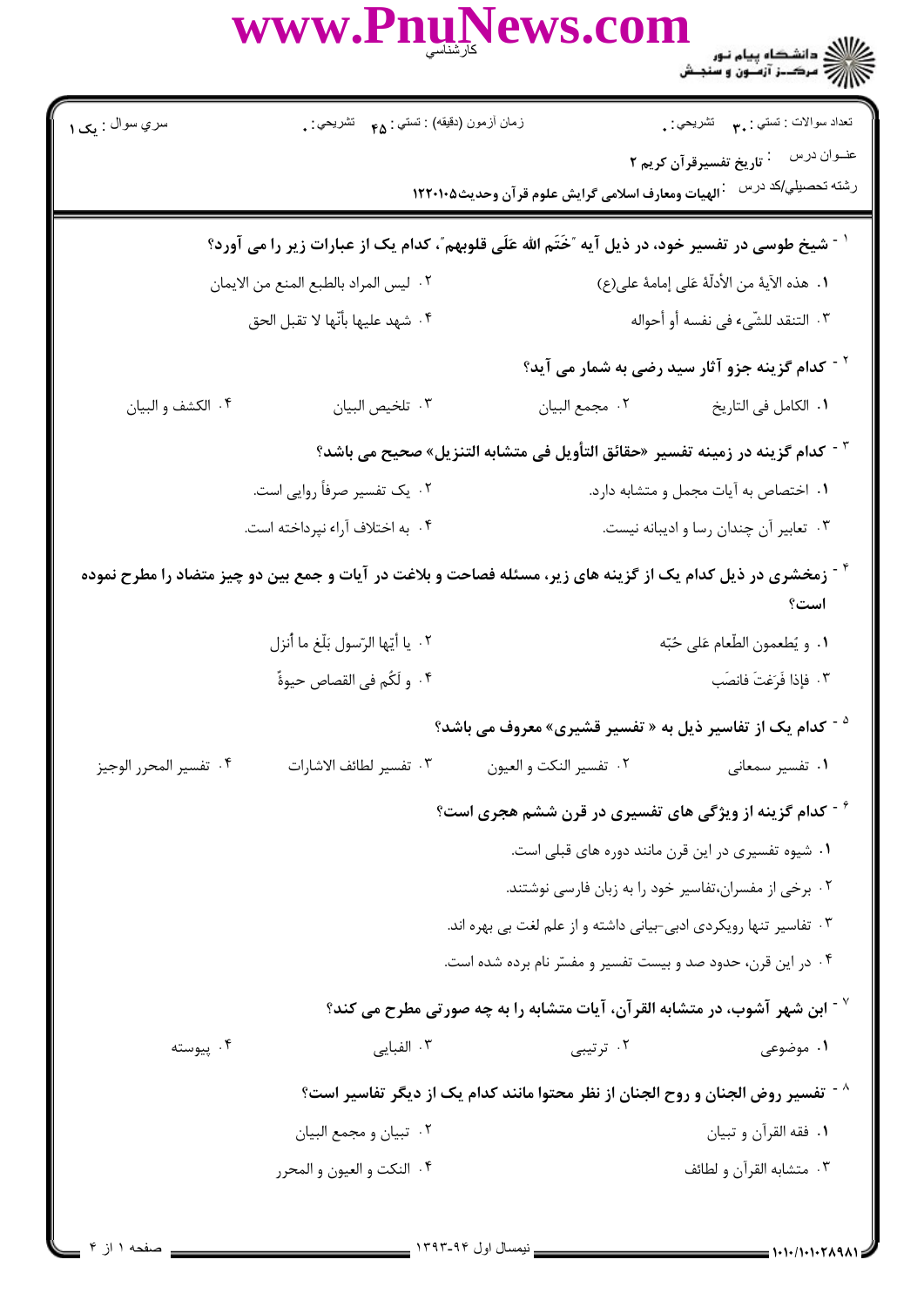|                       | WWW.PnuNews.com                                                                                                                     |                   | ر دانشگاه پیام نور<br>۱۳۸۷ - مرکبز آزمون و سنجش                                                                  |
|-----------------------|-------------------------------------------------------------------------------------------------------------------------------------|-------------------|------------------------------------------------------------------------------------------------------------------|
| سري سوال : ۱ يک       | زمان أزمون (دقيقه) : تستي : ۴۵ — تشريحي : .                                                                                         |                   | تعداد سوالات : تستي : ٣ <b>. س</b> تشريحي : .                                                                    |
|                       |                                                                                                                                     |                   | عنــوان درس ໋ تاريخ تفسيرقرآن كريم ٢<br>رشته تحصبلي/كد در سماه الهيات ومعارف اسلامى گرايش علوم قرآن وحديث١٢٢٠١٠٥ |
|                       | عبارت آابن تیمیه، این تفسیر را مختصری از تفسیر ثعلبی می داند؛ با این تفاوت که از احادیث جعلی محفوظ است." در                         |                   | مورد کدام یک از گزینه های زیر است؟                                                                               |
| ۰۴ فقه القرآن راوندي  | ٠٣ معالم التنزيل بغوى                                                                                                               |                   | ٠١ تفسير مجمع البيان معند ٢٠ تفسير كشّاف                                                                         |
|                       | <sup>-</sup> تفسیر آالعرائس فی التأویل ّ، اثر چه کسی و دارای چه رویکردی است؟                                                        |                   |                                                                                                                  |
|                       | ۰۲ ابن عربی-عرفانی                                                                                                                  |                   | ٠١. بيضاوى- اجتهادى                                                                                              |
|                       | ۰۴ روزبهان بقلي-عرفاني                                                                                                              |                   | ۰۳ صدر الدين قونوي- فقهي                                                                                         |
|                       |                                                                                                                                     |                   | <sup>۱۱ -</sup> کدام گزینه از لحاظ گرایش در شیوه تفسیر با دیگر گزینه ها متفاوت است؟                              |
| ۴. المحيط الاعظم      | ٠٣ مفاتيح الغيب                                                                                                                     | ٢. جلاء الاذهان   | ٠١. البلابل القلاقل                                                                                              |
|                       |                                                                                                                                     |                   | <sup>۱۲ -</sup> کدام گزینه درباره <sup>"</sup> تفسیر گازر <sup>"</sup> صحیح آمده است؟                            |
|                       |                                                                                                                                     |                   | ۰۱ مؤلف کتاب از دانشمندان اهل سنت و به زبان عربی نوشته شده است.                                                  |
|                       |                                                                                                                                     |                   | ۲ . این تفسیر در واقع تلخیص همراه با اضافاتی از تفسیر ابوالفتوح رازی است.                                        |
|                       |                                                                                                                                     |                   | ۰۳ روش مؤلف در تفسیر خود، روایی با گرایش عرفانی است.                                                             |
|                       |                                                                                                                                     |                   | ۰۴ منبع اصلی تفسیر گازر، تفسیر منهج الصادقین است.                                                                |
|                       |                                                                                                                                     |                   | <sup>۱۳ -</sup> كدام گزینه از آثار مفسر قرن هفتم فخر الدین رازی است؟                                             |
|                       | ٢. التذكار في افضل الاذكار                                                                                                          |                   | ٠١ التذكرة بامورالآخرة                                                                                           |
|                       | ۴. فصوص الاحكام                                                                                                                     |                   | ۰۳ المحصل                                                                                                        |
|                       | <sup>۱۴ -</sup> قرطبی، ذیل کدام آیه، امامت صغیر را در صورتی که قرائتش صحیح باشد، می پذیرد؟                                          |                   |                                                                                                                  |
| ۰۴ و لا تلقوا بأيديكم | ٣. إنّي جاعلٌ في الأرض                                                                                                              | ٠٢ أقيموا الصّلاة | ٠١ و اركَعوا مَعَ الرّاكعين                                                                                      |
|                       | <sup>۱۵ -</sup> بقاعی در تفسیر نظم الدرر، هدف از تکرار ندا (یا بَنی إسرائیلَ)به صورت مبالغه در آیات ۴۰ و ۴۷ و ۴۸ سوره بقره را چه می |                   | داند؟                                                                                                            |
| ۰۴ ارائه طريق         | ۰۳ خوف و رجا                                                                                                                        | ۰۲ جمود مردم      | ۰۱ نهی از مخالفت                                                                                                 |
|                       |                                                                                                                                     |                   | <sup>۱۶ -</sup> "التأويلات النجميه" عنوان ديگر كدام تفسير مى باشد؟                                               |
|                       | ۰۲ تبصير الرحمن و تيسير المنان                                                                                                      |                   | ٠١. التبيان في تفسير القرآن                                                                                      |
|                       | ۴. الاشارت في تفسير الآيات                                                                                                          |                   | ٠٣ اللباب في علوم الكتاب                                                                                         |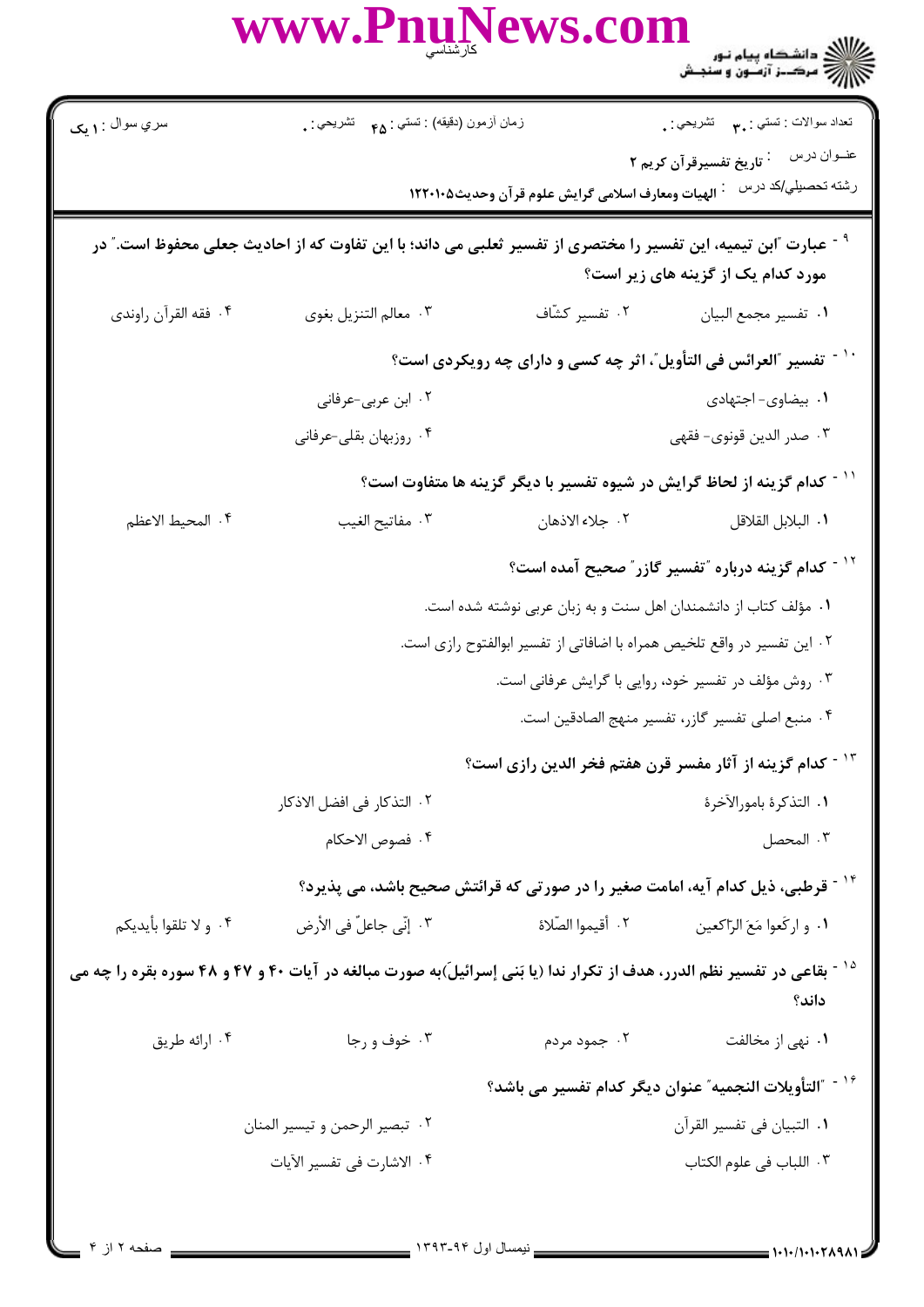|                                                                                                   | WWW.PnuNews.com                                                                                                            |                  |                                                                                                                  |
|---------------------------------------------------------------------------------------------------|----------------------------------------------------------------------------------------------------------------------------|------------------|------------------------------------------------------------------------------------------------------------------|
| سري سوال : ۱ يک                                                                                   | زمان أزمون (دقيقه) : تستى : ۴۵ — تشريحي : .                                                                                |                  | نعداد سوالات : تستبي : ٣. تشريحي : .<br>.                                                                        |
|                                                                                                   |                                                                                                                            |                  | عنــوان درس ໋ تاريخ تفسيرقرآن كريم ٢<br>رشته تحصبلي/كد در سماه الهيات ومعارف اسلامى گرايش علوم قرآن وحديث١٢٢٠١٠٥ |
|                                                                                                   | `` ~ تفسير منهج الصادقين في الزام الخالفين اثر چه كسي و مربوط به كدام قرن مي باشد؟                                         |                  |                                                                                                                  |
|                                                                                                   | ۰۲ ملا فتح الله کاشانی-دهم                                                                                                 |                  | ۰۱ ابوافتوح رازی-ششم                                                                                             |
|                                                                                                   | ۰۴ فیض کاشانی-یازدهم                                                                                                       |                  | ۰۳ ابن عربی-هفتم                                                                                                 |
|                                                                                                   | از جمله تفاسیر قرن یازدهم که منبع آن در شرح مختصر آیات، تفسیر بیضاوی بوده و روایات آن متّکی به متون روایی                  |                  | شیعه می باشد کدام است؟                                                                                           |
|                                                                                                   | ٠٢ مدارك التنزيل فلسفى                                                                                                     |                  | <b>۱</b> . نظم الدرر بقایی                                                                                       |
|                                                                                                   | ۰۴ تفسیر صافی فیض کاشانی                                                                                                   |                  | ۰۳ البرهان سيد هاشم بحراني                                                                                       |
|                                                                                                   |                                                                                                                            |                  | <sup>۱۹ -</sup> كدام گزينه از آثار جلال الدين سيوطي مي باشد؟                                                     |
| ۰۴ تفسير كنز الدقائق                                                                              | ۰۳ نور الثقلين                                                                                                             | ٠٢ روح البيان    | ٠١ اسرار التأويل                                                                                                 |
|                                                                                                   | <sup>۲۰ -</sup> کدام یک از گزینه های زیر از تفاسیر قرن سیزدهم و شرحی بر تفسیر جلالین به شمار می آید؟                       |                  |                                                                                                                  |
| ۰۴ فتوحات الهيه                                                                                   | ۰۳ تفسیر المظهری                                                                                                           | ٠٢ بحرالعرفان    | ٠١. الجوهر الثمين                                                                                                |
|                                                                                                   | <sup>۲۱ -</sup> مؤلف کدام تفسیر، شیعه زیدی و اهل یمن و بر فتاوای اهل سنت تسلط فراوان دارد؟                                 |                  |                                                                                                                  |
|                                                                                                   | ٠٢ فتح القدير شوكاني                                                                                                       |                  | ٠١. تفسير القرآن الكريم شبّر                                                                                     |
|                                                                                                   | ۰۴ روح المعاني آلوسي                                                                                                       |                  | ٠٣ صراط المستقيم بروجردي                                                                                         |
|                                                                                                   | <sup>۲۲ -</sup> از نظر محمد حسین ذهبی چهار شیوه مختلف تفسیر در عصر حاضر کدام می باشد؟                                      |                  |                                                                                                                  |
|                                                                                                   | ٢. الحادي، ادبي، اجتماعي، عرفاني-روايي                                                                                     |                  | ۰۱ علمی، روایی، عرفانی، عقلی                                                                                     |
|                                                                                                   | ۰۴ علمی، عقلی محض، عرفانی، اجتماعی                                                                                         |                  | ۰۳ علمی، مذهبی، الحادی، ادبی-اجتماعی                                                                             |
|                                                                                                   |                                                                                                                            |                  | <sup>۲۳ -</sup> مراحل شیوه تفسیر بیانی در کدام گزینه به درستی ذکر شده است؟                                       |
|                                                                                                   | ۰۱ ترتیب زمانی، بررسی مباحث علوم قرآن، تعمیم معنای آیه به همه اعصار، بررسی ترکیبات قرآن                                    |                  |                                                                                                                  |
|                                                                                                   | ۲ . تفسیر موضوعی، توجه به علوم روز، توجه به تاریخ تفسیر، بررسی مفردات و گرایش های نوظهور درتفسیر                           |                  |                                                                                                                  |
| ۰۳ تفسیر موضوعی، ترتیب زمانی، توجه به مباحث علوم قرآن، فضای عصر نزول، بررسی مفردات و ترکیبات قرآن |                                                                                                                            |                  |                                                                                                                  |
|                                                                                                   | ۰۴ تفسیر ترتیبی، بررسی گرایش های علمی در تفسیر، بررسی تفاسیر اجتماعی، بررسی مفردات قرآن                                    |                  |                                                                                                                  |
|                                                                                                   | <sup>۲۴ -</sup> ابو عبدالرحمن سلمي، مقصود از "مقاليد السموات و الأرض" در آيه "لَه مَقاليد السّموات و الأرض" را چه مي داند؟ |                  |                                                                                                                  |
| ۰۴ مفاتيح القلوب                                                                                  | ٠٣ فَرَجِ الأمور                                                                                                           | ٠٢ معارج السموات | ٠١. مفاتيح العقول                                                                                                |